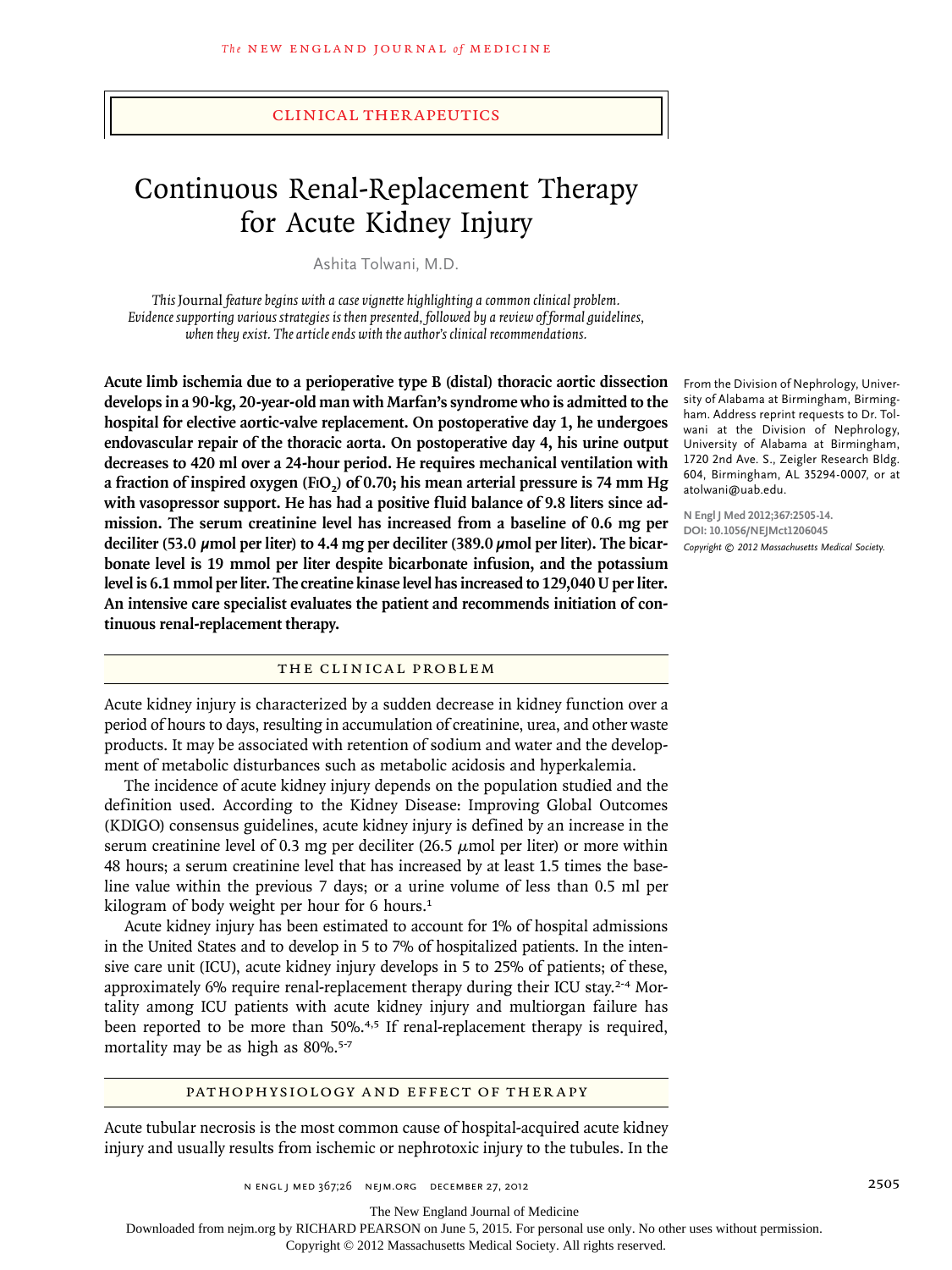

driven by a concentration gradient between the blood and the dialysate. Solutes move from the side with the higher concentration of particles to the side with the lower concentration. Diffusion is best for clearing low-molecular-weight solutes such as urea and creatinine. DE Jarcho

> ICU, acute tubular necrosis is usually multifactorial and may develop from a combination of sepsis, impaired renal perfusion, and nephrotoxic medications.8 The course of ischemic acute tubular necrosis can be divided into four phases: initiation, extension, maintenance, and recovery. Prolonged renal ischemia or a prolonged prerenal state leads to an initiation phase (lasting hours to days) characterized by direct injury to both tubular epithelial cells and endothelial cells.8‑10 During this phase, the glomerular filtration rate (GFR) decreases because of intrarenal vasoconstriction, tubular obstruction from well as a gradual improvement in the GFR.

epithelial-cell casts and necrotic debris, and hack-leak of glomerular filtrate through the damaged tubular epithelium. Ongoing endothelial and tubular injuries lead to activation of inflammatory mediators that amplify the cellular injury and result in extension of the injury. This extension phase is followed by a maintenance phase that typically lasts 1 to 2 weeks. During the maintenance phase, the GFR stabilizes at a very low level, and uremic complications may arise. The recovery phase is characterized by tubular epithelial-cell repair and regeneration as

The New England Journal of Medicine

Downloaded from nejm.org by RICHARD PEARSON on June 5, 2015. For personal use only. No other uses without permission.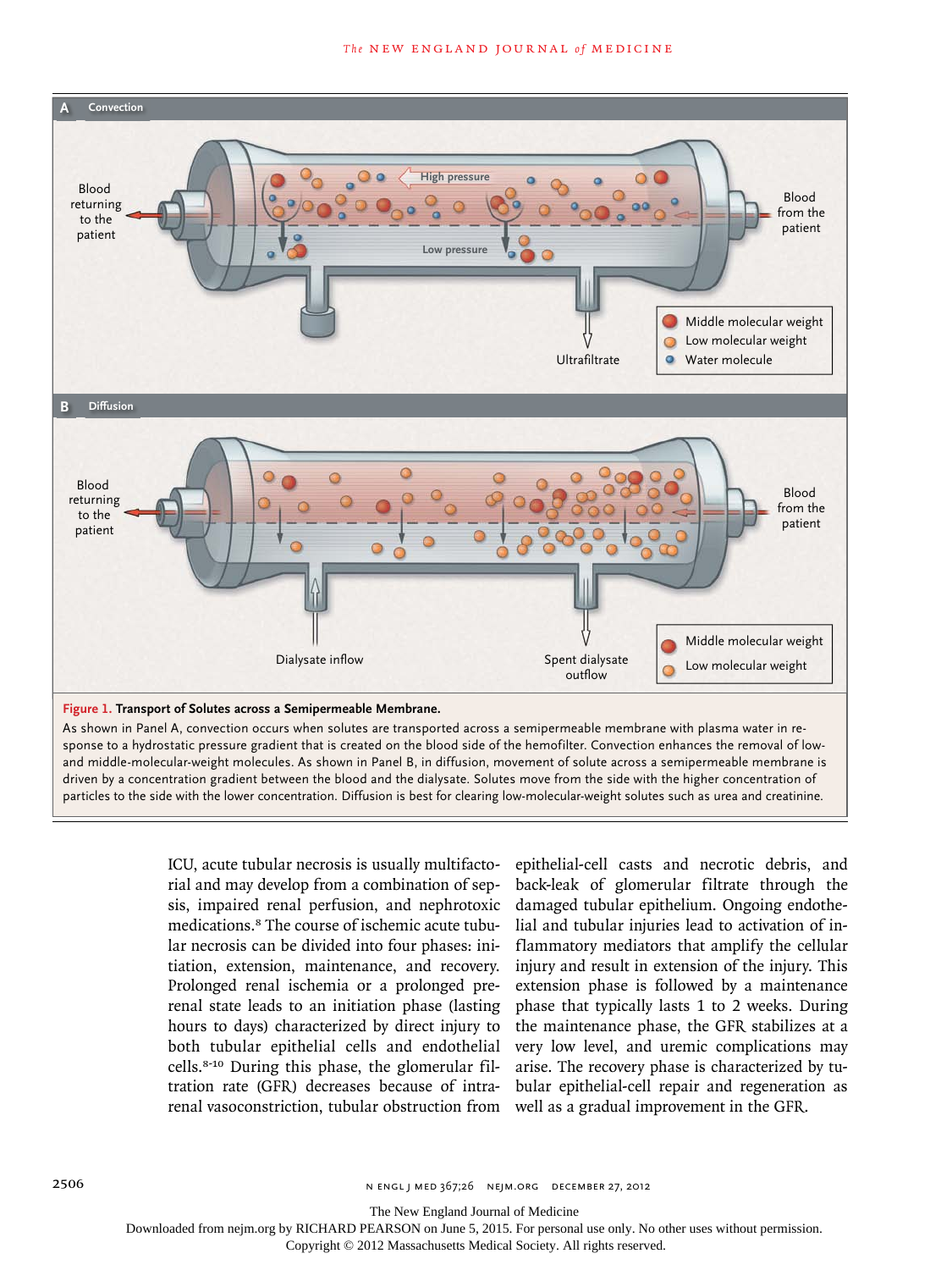| Table 1. Solute Clearance in Continuous Renal-Replacement Therapy.* |                             |                      |                             |                       |                                 |  |
|---------------------------------------------------------------------|-----------------------------|----------------------|-----------------------------|-----------------------|---------------------------------|--|
| Type of Therapy                                                     | <b>Solute Transport</b>     | Replacement<br>Fluid | <b>Blood</b><br><b>Flow</b> | Ultrafiltrate<br>Flow | <b>Dialysate</b><br><b>Flow</b> |  |
|                                                                     |                             |                      | ml/min                      | ml/hr                 |                                 |  |
| Continuous venovenous<br>hemofiltration                             | Convection                  | Yes                  | $50 - 300$                  | 500-4000              | $\mathbf 0$                     |  |
| Continuous venovenous<br>hemodialysis                               | Diffusion                   | No                   | $50 - 300$                  | $0 - 350 +$           | 500-4000                        |  |
| Continuous venovenous<br>hemodiafiltration                          | Convection and<br>diffusion | Yes                  | $50 - 300$                  | 500-4000              | 500-4000                        |  |

\* Rates of blood flow, ultrafiltrate flow, and dialysate flow are representative of typical rates used in clinical practice.

† Ultrafiltration in continuous venovenous hemodialysis is used for regulation of the patient's fluid volume and not for convective purposes.

No specific pharmacologic therapy is effective in patients with established acute kidney injury, and the care of such patients is limited to supportive treatment, including renal-replacement therapy. In renal-replacement therapy, water and solutes pass through a semipermeable membrane and the waste products are discarded. The processes involved are ultrafiltration, convection, and diffusion.

Ultrafiltration is the process by which plasma water is forced across a semipermeable membrane by hydrostatic pressure. Convection and diffusion are processes by which solutes are transported across a semipermeable membrane (Fig. 1). Convection occurs when the transmembrane pressure gradient drives plasma water across a semipermeable membrane (as in ultrafiltration) but drags solutes with the plasma. In diffusion, solute removal across the membrane is driven by a gradient in the concentration of the solute between the blood on one side of the membrane and an electrolyte solution (the dialysate) on the other side of the membrane. The concentration gradient is maximized and maintained throughout the length of the membrane by running the dialysate in a flow that is countercurrent to the blood flow.

Traditionally, nephrologists have managed acute kidney injury with intermittent hemodialysis. Solute clearance with intermittent hemodialysis occurs mainly by diffusion, whereas volume is removed by ultrafiltration. Advantages of intermittent hemodialysis include rapid removal of solute and volume. The main disadvantage is the risk of systemic hypotension, which occurs in approximately 20 to 30% of hemodialysis treatments.11 Approximately 10% of patients with acute kidney injury cannot be treated with intermittent hemodialysis because of hemodynamic instability.<sup>11-15</sup>

Continuous renal-replacement therapy includes a spectrum of dialysis methods developed in the 1980s specifically for the treatment of critically ill patients with acute kidney injury who could not undergo traditional intermittent hemodialysis because of hemodynamic instability or in whom intermittent hemodialysis could not control volume or metabolic derangements.16-18 The slower solute clearance and removal of fluid per unit of time with continuous renal-replacement therapy, as compared with intermittent hemodialysis, is thought to allow for better hemodynamic tolerance.

In current practice, the blood circuit for continuous renal-replacement therapy is usually a venovenous circuit. Venous blood is removed from the circulation through one lumen of a double-lumen, large-bore catheter and passes through a peristaltic blood pump, which generates the perfusion pressure that drives ultrafiltration of plasma water across a biosynthetic hemofiltration membrane, thus removing volume. Solute is removed by convection (continuous venovenous hemofiltration), diffusion (continuous venovenous hemodialysis), or both (continuous venovenous hemodiafiltration) (Table 1 and Fig. 2).16-18 In each case, the blood is then returned to the venous circulation through the second lumen of the catheter. In the two methods that use convection for removal of solute (continuous venovenous hemofiltration and continuous veno-

n engl j med 367;26 nejm.org december 27, 2012 2507

The New England Journal of Medicine

Downloaded from nejm.org by RICHARD PEARSON on June 5, 2015. For personal use only. No other uses without permission.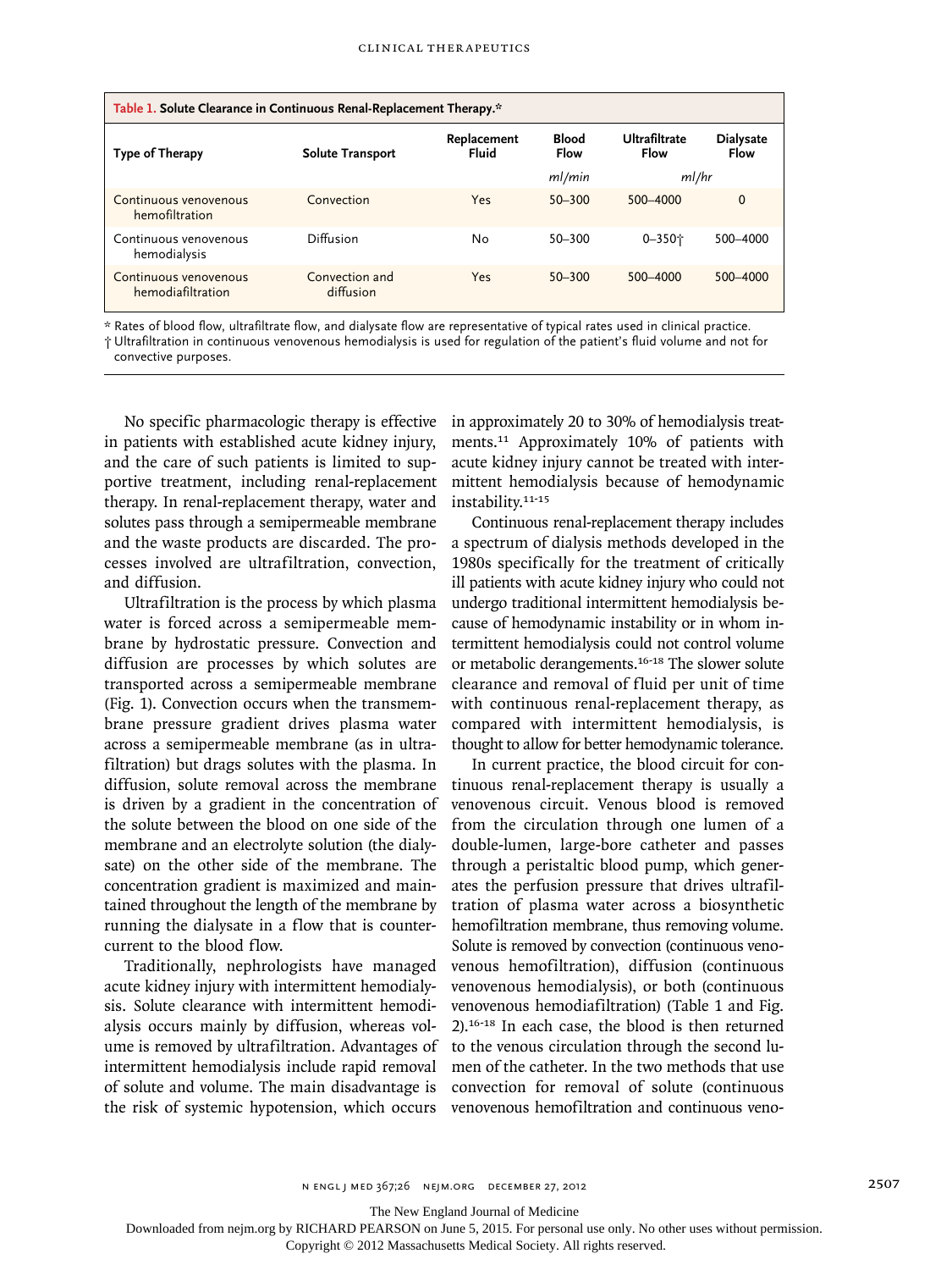

#### **Figure 2. Circuit Components in Continuous Renal-Replacement Therapy.**

pumps, or both are required. In continuous venovenous hemofiltration, solutes and plasma water are forced across the semipermeable Continuous renal-replacement therapy requires a central double-lumen venovenous catheter, an extracorporeal circuit and hemofilter, alaysate comparement of the nontinuous y means of amasion and and material means of exactysate is in the opposite ancellom nome<br>the flow of blood. In continuous venovenous hemodiafiltration, solutes and plasma water are re a blood pump, and an effluent pump. Depending on the type of continuous renal-replacement therapy, dialysate, replacement fluid membrane by high ultrafiltration rates (convection). Simultaneously, replacement fluid is infused into the blood with the use of a replacement pump. The replacement fluid replenishes both the volume and electrolytes removed. Replacement fluid can be infused before or after the hemofilter. In continuous venovenous hemodialysis, solutes and plasma move across the semipermeable membrane into the Artist Knoper dialysate compartment of the hemofilter by means of diffusion and ultrafiltration. The flow of dialysate is in the opposite direction from ultrafiltration.

> venous hemodiafiltration), a high ultrafiltration rate is required to achieve convective clearance; as a result, replacement fluid must be added before or after the hemofilter in the extracorporeal circuit to restore fluid volume and electrolytes.

#### CLINICAL EVIDENCE

No randomized, controlled trials have shown that continuous renal-replacement therapy is superior to intermittent hemodialysis with respect to survival. In one of the larger trials, 316 patients with acute kidney injury were randomly assigned to either intermittent hemodialysis or continuous venovenous hemofiltration.<sup>19</sup> In-hospital mortality was 62.5% and 58.1% in the two groups, respectively  $(P=0.43)$ . In another trial, 360 patients with acute kidney injury were randomly assigned to either intermittent hemodialysis or continuous venovenous hemodiafiltra-

2508 n engl j med 367;26 nejm.org december 27, 2012

The New England Journal of Medicine

Downloaded from nejm.org by RICHARD PEARSON on June 5, 2015. For personal use only. No other uses without permission.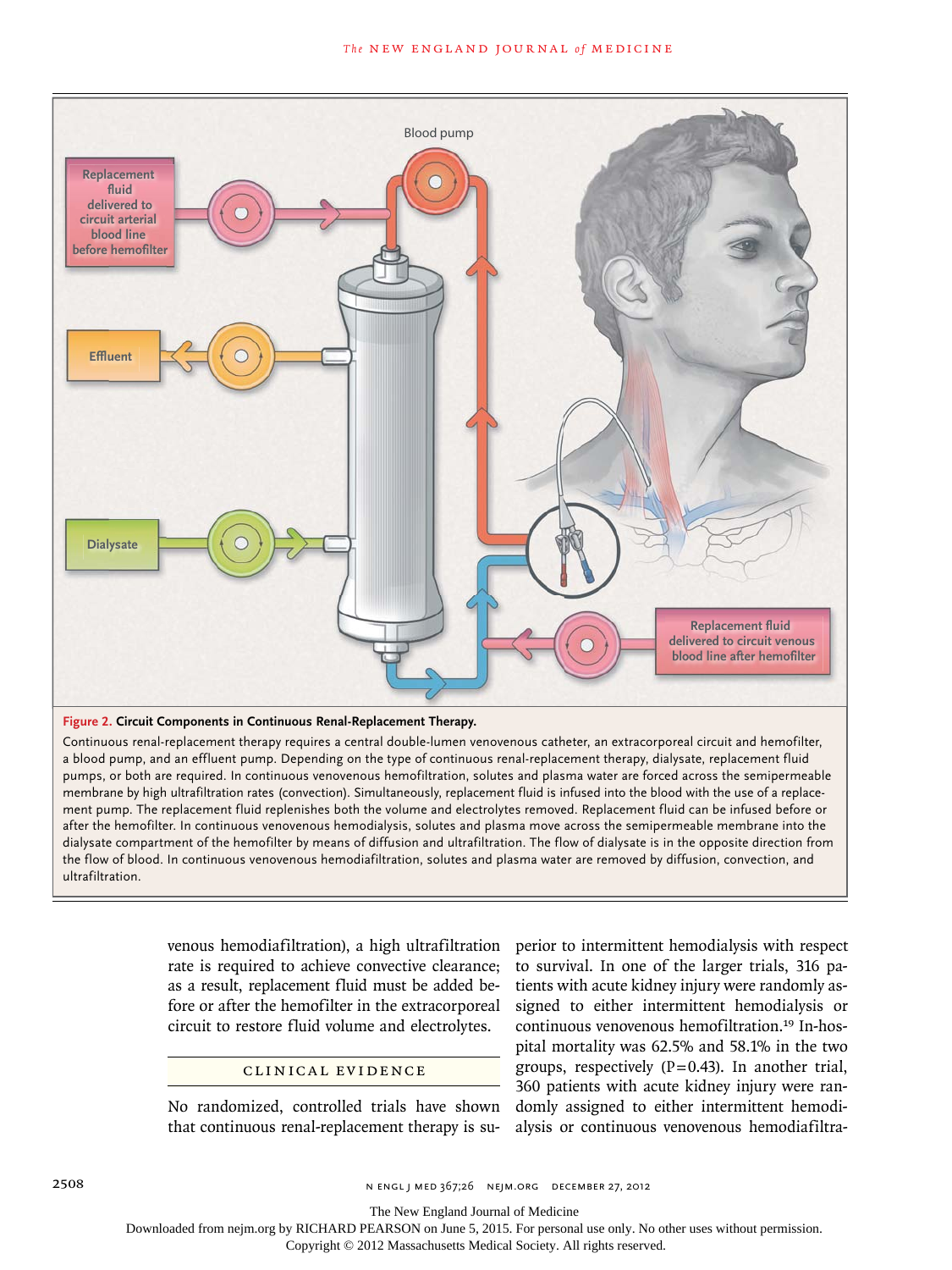tion.<sup>20</sup> At 60 days, mortality was 31.5% and 32.6%, respectively ( $P=0.98$ ). The Cochrane Collaboration performed a meta-analysis of 15 randomized, controlled trials involving 1550 critically ill patients with acute kidney injury and concluded that continuous renal-replacement therapy did not differ significantly from intermittent hemodialysis with respect to hospital mortality (relative risk, 1.01; 95% confidence interval [CI], 0.92 to 1.12), ICU mortality (relative risk, 1.06; 95% CI, 0.90 to 1.26), or the number of surviving patients who did not require renalreplacement therapy (relative risk, 0.99; 95% CI, 0.92 to 1.07).<sup>21</sup>

Continuous renal-replacement therapy has advantages that may influence its use despite the lack of a demonstrated survival benefit. In the Cochrane meta-analysis, patients who received continuous renal-replacement therapy had significantly higher mean arterial pressures than patients who received intermittent renal-replacement therapy.<sup>21</sup> Removal of fluid with short sessions of intermittent hemodialysis can induce intradialytic hypotension, potentially increasing the risk of recurrent kidney injury. Perhaps as a result, intermittent hemodialysis has been associated with positive fluid balance, whereas continuous renal-replacement therapy may permit better management of fluid volume, allowing for adequate nutrition without compromising fluid balance.<sup>22</sup>

# Clinic a l Use

At present, there is no consensus regarding when to initiate renal-replacement therapy; this lack of consensus has resulted in a wide variation in clinical practice. There is little debate that hyperkalemia, severe metabolic acidosis, volume overload, overt uremic manifestations, and drug intoxications are clear indications for the initiation of therapy (Table 2). Although observational studies suggest that early initiation of renalreplacement therapy in patients with acute kidney injury is associated with improved survival, these studies have considerable limitations and remain to be confirmed by adequately powered, prospective, randomized trials.<sup>23,24</sup> Nevertheless, clinicians often initiate renal-replacement therapy in patients before the development of overt complications of acute kidney injury, taking into account the overall clinical state of the patient

| ment Therapy in Critically Ill Patients with Acute Kidney Injury. |                                                                                                      |  |  |
|-------------------------------------------------------------------|------------------------------------------------------------------------------------------------------|--|--|
| Indications                                                       |                                                                                                      |  |  |
|                                                                   | Classic indications                                                                                  |  |  |
|                                                                   | Hyperkalemia                                                                                         |  |  |
|                                                                   | Severe metabolic acidosis                                                                            |  |  |
|                                                                   | Diuretic-resistant volume overload                                                                   |  |  |
|                                                                   | Oliguria or anuria                                                                                   |  |  |
|                                                                   | Uremic complications                                                                                 |  |  |
|                                                                   | Some drug intoxications                                                                              |  |  |
|                                                                   | Potential indications                                                                                |  |  |
|                                                                   | Hemodynamic instability                                                                              |  |  |
|                                                                   | Disrupted fluid balance (due to cardiac failure or multiorgan failure)                               |  |  |
|                                                                   | Increased catabolic states (e.g., rhabdomyolysis)                                                    |  |  |
|                                                                   | Sepsis                                                                                               |  |  |
|                                                                   | Increased intracranial pressure                                                                      |  |  |
|                                                                   | Electrolyte abnormalities                                                                            |  |  |
| Contraindications                                                 |                                                                                                      |  |  |
|                                                                   | Advance directives indicating that the patient does not want dialysis                                |  |  |
|                                                                   | The patient or his or her health care proxy declines continuous renal-<br>replacement therapy        |  |  |
|                                                                   | Inability to establish vascular access                                                               |  |  |
|                                                                   | Lack of appropriate infrastructure and trained personnel for continuous<br>renal-replacement therapy |  |  |

**Table 2. Indications and Contraindications for Continuous Renal-Replace-**

and various factors, including the patient's age, the severity of illness, other organ dysfunction, and the degree of renal dysfunction (e.g., progressive azotemia and persistent oliguria).

The specific role of continuous renal-replacement therapy as compared with intermittent hemodialysis is also not precisely defined. However, most opinion leaders consider continuous renal-replacement therapy to be appropriate for patients with hemodynamic instability, fluid overload, catabolism, or sepsis with acute kidney injury (Table 2). Continuous renal-replacement therapy is also indicated in any patient who meets the criteria for intermittent hemodialysis but cannot undergo this procedure because of hemodynamic instability.25,26

As noted above, a large-bore, double-lumen catheter is typically used for continuous renalreplacement therapy. The preferred site of catheter insertion is the right internal jugular vein. The catheter should be inserted with the use of ultrasonographic guidance<sup>27-29</sup> and with adherence to infection-control policies.30 The use of

The New England Journal of Medicine

Downloaded from nejm.org by RICHARD PEARSON on June 5, 2015. For personal use only. No other uses without permission.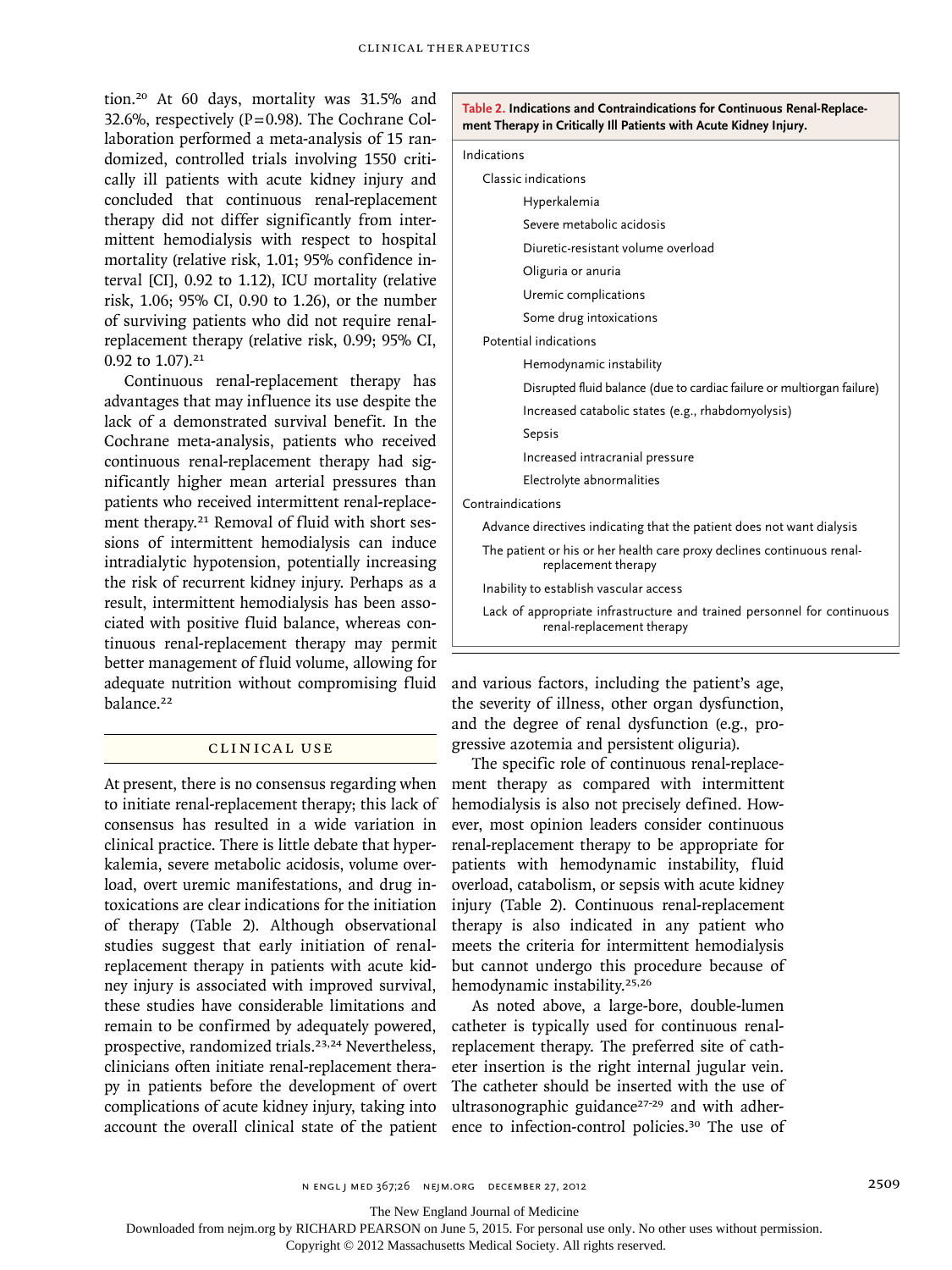tunneled catheters is warranted in patients who require prolonged renal-replacement therapy (>1 to 3 weeks) and is associated with a lower rate of infection and thrombosis than the rate associated with nontunneled catheters.31,32

There are currently insufficient data to recommend one form of continuous renal-replacement therapy over another. In continuous venovenous hemodialysis, the rate of removal of solutes (by diffusion) is inversely proportional to their molecular weight, so that larger molecules are cleared relatively inefficiently (Fig. 1). In contrast, in continuous venovenous hemofiltration, the rate of removal of solutes (by convection) is dependent only on the size of the pores in the membrane. As a result, many clinicians prefer to use continuous venovenous hemofiltration (or continuous venovenous hemodiafiltration) in the belief that convection can more effectively reduce the effects of the systemic inflammatory response syndrome by removing cytokines, most of which are in the middlemolecular-weight range. However, most controlled studies have not shown a clinically significant and sustained effect on cytokine plasma concentrations or an improvement in outcome.33-38 Therefore, the selection of a specific method is primarily based on institutional experience and preference.

Solutions used in continuous renal-replacement therapy should be chosen to restore the acid–base balance and maintain physiologic electrolyte concentrations. There is little difference in the composition of dialysate and replacement fluids, and many commercially available dialysates are used off-label as replacement fluids. In general, replacement and dialysate solutions should contain glucose and electrolytes (generally including sodium, potassium, calcium, and magnesium) in concentrations that are in physiologic ranges. Adjustments of electrolytes may be needed depending on specific clinical circumstances (e.g., patients with severe hyperkalemia may initially require a solution with a potassium concentration of 0 to 2 mmol per liter until the hyperkalemia resolves). In addition, continuous renal-replacement solutions require a buffer anion because of loss of bicarbonate through the hemofilter. Although acetate, lactate, citrate, and bicarbonate have all been used for this purpose, bicarbonate is currently the preferred buffer.

The clearance of small solutes with continu-

ous renal-replacement therapy is a function of effluent flow (the effluent comprising the ultrafiltrate in continuous venovenous hemofiltration, spent dialysate in continuous venovenous hemodialysis, and both in continuous venovenous hemodiafiltration). Therefore, effluent flow is commonly used as a measure of the "dose" of renal-replacement therapy administered and is reported as the effluent flow rate in milliliters per kilogram of body weight per hour.<sup>39</sup> Studies suggest that an effluent flow rate of at least 20 to 25 ml per kilogram per hour is necessary for adequate solute clearance.<sup>40,41</sup> However, clotting and protein deposition on the hemofilter membrane over time may decrease actual solute clearance.42,43

A retrospective study in the United States showed that because of circuit downtime only 68% of patients received their prescribed dose of continuous renal-replacement therapy.44 The most common cause of circuit downtime is clotting of the circuit.45 Continuous renal-replacement therapy can be administered without anticoagulation, especially in patients with an increased risk of bleeding46; however, this approach is generally associated with low success rates. Unfractionated heparin is the most commonly used anticoagulant. Because of the risk of bleeding associated with heparin and concern about the development of heparin-induced thrombocytopenia, the use of regional citrate anticoagulation has been increasing.45,47-50

Clotting can also be promoted or prevented by the technical aspects of therapy. For instance, in continuous venovenous hemofiltration, the administration of replacement fluid before the hemofilter dilutes the blood in the filter, which reduces clotting, whereas administration of the replacement fluid after the hemofilter concentrates the blood in the filter and enhances clotting (Fig. 2). Another option is to use higher blood flows. Although blood-flow rates of 100 to 150 ml per minute were common in the past, many clinicians are now using blood-flow rates of 200 to 250 ml per minute to reduce the risk of thrombosis.<sup>51</sup>

Prescription orders for initiating continuous renal-replacement therapy must include the form of therapy, blood-flow rate, type and rate of replacement fluid (for continuous venovenous hemofiltration and continuous venovenous hemodiafiltration), type and rate of dialysis fluid (for continuous venovenous hemodialysis and con-

The New England Journal of Medicine

Downloaded from nejm.org by RICHARD PEARSON on June 5, 2015. For personal use only. No other uses without permission.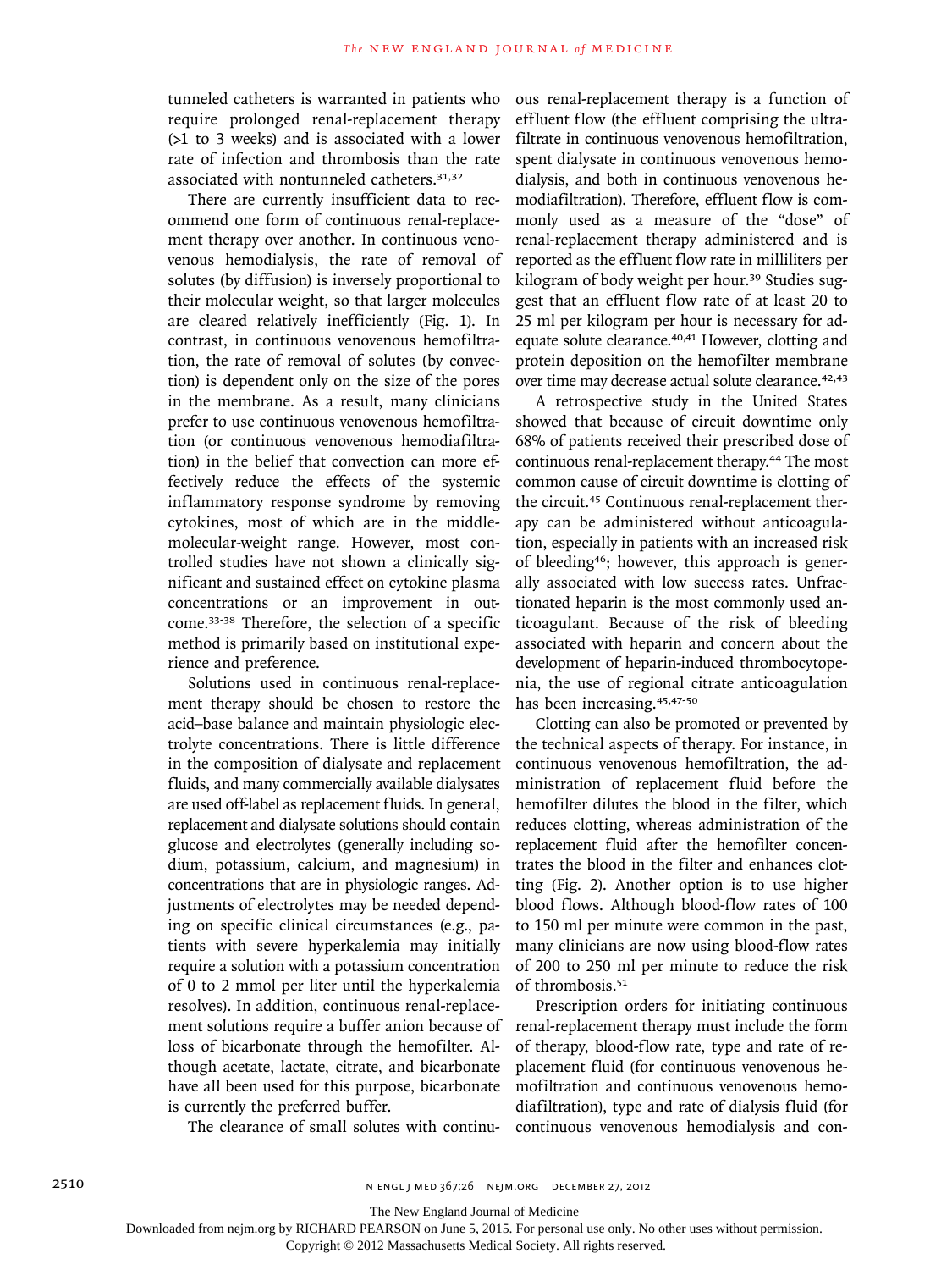tinuous venovenous hemodiafiltration), type and dose of anticoagulation (if used), and net fluid goal based on the patient's fluid status. Once the orders have been written and vascular access has been established, the circuit is set up and prepared by either the dialysis nurse or the ICU nurse. Most practitioners monitor electrolytes and acid– base status every 6 to 8 hours. If the patient's condition remains stable with minimal changes in electrolytes, measurements of electrolytes can be decreased to every 12 hours, depending on the form of treatment, solutions, and anticoagulation.

Continuous renal-replacement therapy can be discontinued once renal recovery has been confirmed or the decision is made to switch to another form of renal replacement because of the patient's clinical condition. For example, a switch to intermittent hemodialysis may be appropriate if the patient is weaned off pressors, needs mobility, or is transferred out of the ICU. Discontinuation of therapy to assess renal recovery is based on improvement in the patient's clinical condition and increasing urine output.52,53

Major costs of continuous renal-replacement therapy include the costs of the renal-replacement device, hemofilter, and tubing; replacement and dialysate fluids; anticoagulation; and staff time. In a study in Canada, the daily cost ranged from \$498 to \$731 (Canadian dollars), depending on the form of treatment and the anticoagulant used.54 In an analysis from the Mayo Clinic, the average cost of continuous renal-replacement therapy per patient was calculated to be \$8,052 (in U.S. dollars) over a mean length of stay of 17 days.<sup>55</sup>

## A DVERSE EFFECTS

Complications of vascular access, including infection and vascular injury, are a common concern with continuous renal-replacement therapy. These complications are reported to occur in 5 to 19% of patients, depending on the access site selected.56-58 Arterial puncture, hematoma, hemothorax, and pneumothorax are the most common complications reported. Arteriovenous fistulas, aneurysms, thrombus formation, pericardial tamponade, and retroperitoneal hemorrhage have also been described.<sup>59</sup>

During therapy, meticulous monitoring of machine performance and of the patient's electrolytes and hemodynamics are required to prevent

complications. Common problems include hypotension, arrhythmias, fluid-balance and electrolyte disturbances, nutrient losses, hypothermia, and bleeding complications from anticoagulation.60-62 Continuous renal-replacement therapy can result in clinically significant hypokalemia and hypophosphatemia, which may lead to severe complications if uncorrected. Hypothermia can be mitigated with the use of a blood or fluid warmer.

Another serious concern is potential underdosing of drugs. There are no clear data on the appropriate dosing of many drugs during continuous renal-replacement therapy; this is of particular concern with the use of antibiotics. Doses of antibiotics that are too low can result in inadequate treatment of sepsis; doses that are too high can lead to systemic exposure and toxicity. To ensure efficacy and prevent toxicity, drug monitoring is highly recommended.

# AREAS OF UNCERTAINTY

Areas of uncertainty regarding continuous renalreplacement therapy include the appropriate indications and timing of therapy, the ideal method of treatment, the benefits of convection over diffusion, the safest and most effective anticoagulant, and the most appropriate dose. The potential effect of continuous renal-replacement therapy on renal recovery and the long-term need for longterm dialysis are unknown. Finally, as already mentioned, data are lacking on the appropriate dosing of many drugs, particularly antibiotics.

#### Guidelines

Comprehensive guidelines on the indications, timing, and technical aspects of continuous renal-replacement therapy have recently been published by the KDIGO Acute Kidney Injury Work Group.63 The KDIGO document is based on systematic reviews of relevant trials and the best information available as of February 2011. Some of the principal recommendations for renalreplacement therapy in patients with acute kidney injury are listed in Table 3. Clinical-practice guidelines have also been developed by the American Thoracic Society.<sup>64</sup> These guidelines discuss the general care of patients requiring renal-replacement therapy. They recommend that continuous renal-replacement therapy be considered in patients with "severe hemodynamic

The New England Journal of Medicine

Downloaded from nejm.org by RICHARD PEARSON on June 5, 2015. For personal use only. No other uses without permission.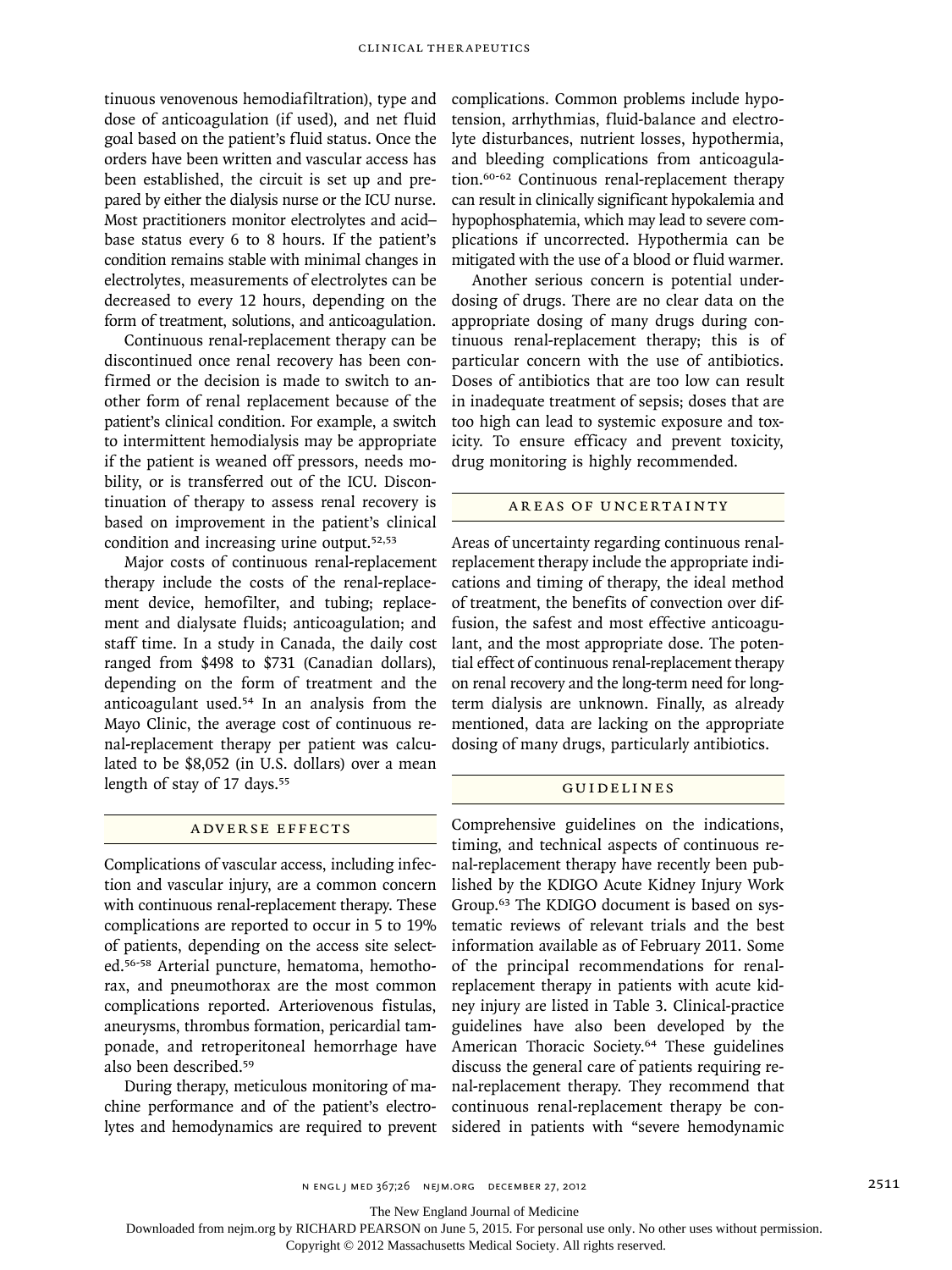#### **Table 3. Summary of Selected Recommendations for Renal-Replacement Therapy in Patients with Acute Kidney Injury.\***

- Initiation of renal-replacement therapy: Renal-replacement therapy should be initiated in patients with lifethreatening changes in fluid, electrolyte, and acid– base balance. The broader clinical context and the presence of conditions that can be modified with renal-replacement therapy, along with trends of laboratory tests, should be considered in making decisions about initiation of therapy.
- Type of renal-replacement therapy: Continuous renalreplacement therapy, rather than intermittent hemodialysis, should be used in patients with hemodynamic instability.
- Vascular access: An uncuffed, nontunneled dialysis catheter, rather than a tunneled catheter, should be used at the initiation of continuous renal-replacement therapy. The right jugular vein is the preferred choice for insertion of a catheter. The second choice is the femoral vein, and the last choice is the subclavian vein. Ultrasonographic guidance is recommended.
- Anticoagulation: In patients undergoing continuous renal-replacement therapy who do not have an increased risk of bleeding or impaired coagulation and who are not already receiving effective systemic anticoagulation, regional citrate anticoagulation, rather than heparin, should be used. In patients in whom citrate is contraindicated, unfractionated or lowmolecular-weight heparin is preferred.
- Dose: An effluent flow rate of 20 to 25 ml/kg/hr is recommended for continuous renal-replacement therapy in patients with acute kidney injury. Frequent assessment of the actual delivered dose is needed to adjust the prescription.
- \* Recommendations are from the clinical-practice guidelines of Kidney Disease: Improving Global Outcomes described in Khwaja.<sup>1</sup>

instability, persistent ongoing metabolic acidosis, and large fluid removal requirements."

#### **RECOMMENDATIONS**

The patient described in the vignette is an appropriate candidate for continuous renal-replacement therapy. He is receiving mechanical venti-

#### **References**

**1.** Khwaja A. KDIGO clinical practice guidelines for acute kidney injury. Nephron Clin Pract 2012;120:179-84.

**2.** Kaufman J, Dhakal M, Patel B, Hamburger R. Community-acquired acute renal failure. Am J Kidney Dis 1991;17:191- 8.

**3.** Lameire N, Van Biesen W, Vanholder R. The changing epidemiology of acute renal failure. Nat Clin Pract Nephrol 2006;2:364-77. [Erratum, Nat Clin Pract Nephrol 2010;6:446.]

lation with a high F<sub>IO</sub>, requirement. He has decreasing urine output, metabolic acidosis despite bicarbonate therapy, and hyperkalemia. He has volume overload and requires vasopressor support for hemodynamic instability. His severe ongoing rhabdomyolysis will cause persistent electrolyte abnormalities such as hyperkalemia and hyperphosphatemia, which can be better controlled with continuous treatment than with intermittent therapy. Furthermore, continuous renal-replacement therapy will provide steady acid–base, solute, and volume control without compromising his hemodynamic status.

After insertion of a double-lumen 12-French venous catheter in the right internal jugular vein, I would initiate continuous venovenous hemodiafiltration at a blood flow of 200 ml per minute, with the use of physiologic solutions and regional citrate anticoagulation if there is no evidence of shock liver. I would prescribe an effluent flow rate of 2700 ml per hour (30 ml per kilogram per hour) to ensure a delivered dose of 20 to 25 ml per kilogram per hour. I would measure the patient's electrolytes, ionized calcium levels, and acid–base status every 6 hours to monitor citrate anticoagulation and his response to therapy. Finally, I would adjust doses of medications that are removed by continuous renalreplacement therapy. Once the patient is no longer receiving pressors, has been extubated with resolving rhabdomyolysis, or both, I would make a transition to intermittent hemodialysis if there is still no sign of renal recovery.

Dr. Tolwani reports receiving consulting and lecture fees from and having licensed a patent regarding citrate to Gambro. No other potential conflict of interest relevant to this article was reported.

Disclosure forms provided by the author are available with the full text of this article at NEJM.org.

I thank the University of Alabama at Birmingham–University of California at San Diego O'Brien Center for Acute Kidney Injury Research for helpful discussions.

**4.** Uchino S, Kellum JA, Bellomo R, et al. Acute renal failure in critically ill patients: a multinational, multicenter study. JAMA 2005;294:813-8.

**5.** Brivet FG, Kleinknecht DJ, Loirat P, Landais PJ. Acute renal failure in intensive care units — causes, outcome, and prognostic factors of hospital mortality: a prospective, multicenter study. Crit Care Med 1996;24:192-8.

**6.** Mehta RL, Pascual MT, Soroko S, et al. Spectrum of acute renal failure in the

intensive care unit: the PICARD experience. Kidney Int 2004;66:1613-21.

**7.** Metcalfe W, Simpson M, Khan IH, et al. Acute renal failure requiring renal replacement therapy: incidence and outcome. QJM 2002;95:579-83.

**8.** Schrier RW, Wang W, Poole B, Mitra A. Acute renal failure: definitions, diagnosis, pathogenesis, and therapy. J Clin Invest 2004;114:5-14. [Erratum, J Clin Invest 2004;114:598.]

**9.** Sharfuddin AA, Molitoris BA. Patho-

2512 n engl j med 367;26 nejm.org december 27, 2012

The New England Journal of Medicine

Downloaded from nejm.org by RICHARD PEARSON on June 5, 2015. For personal use only. No other uses without permission.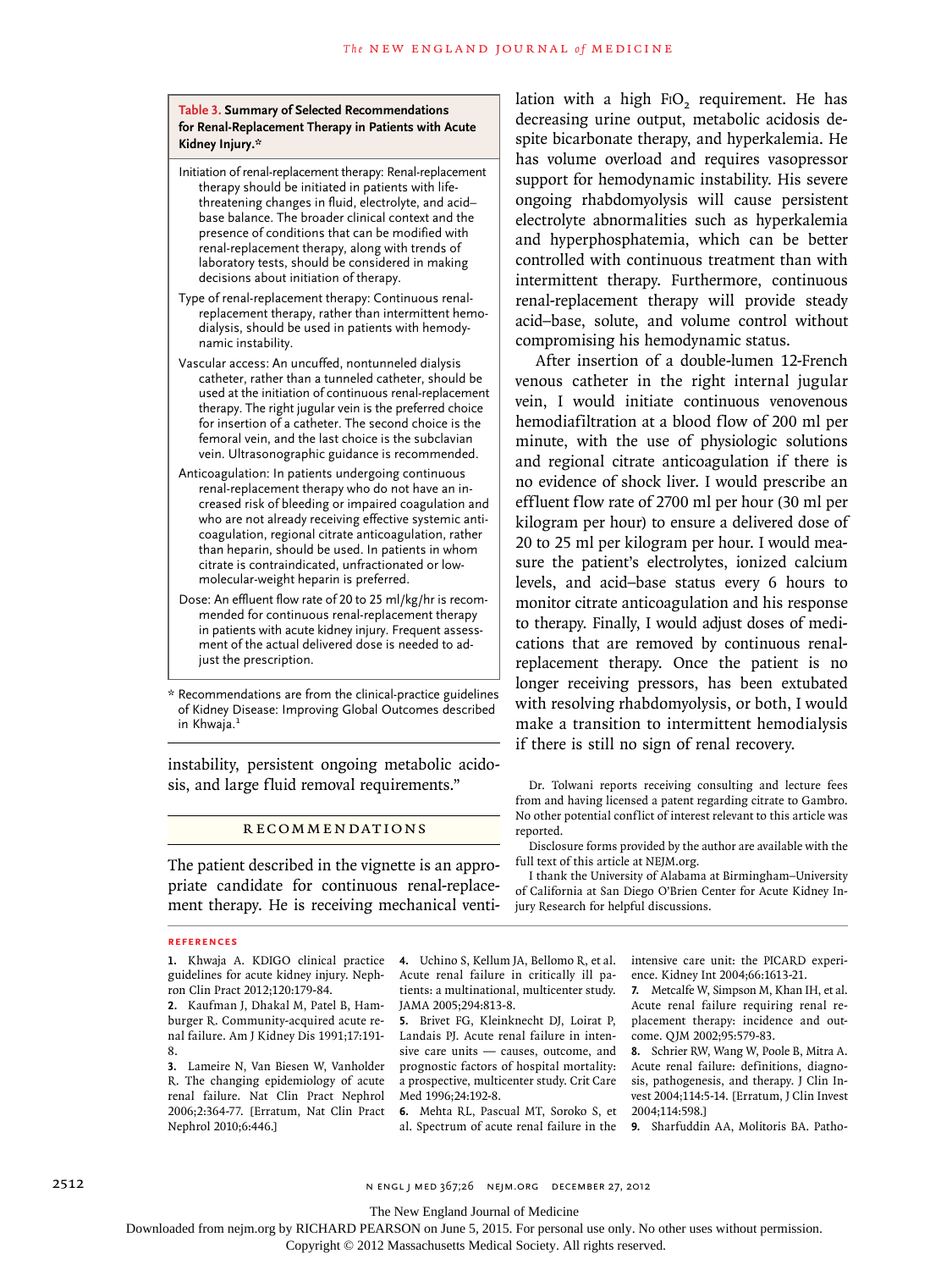physiology of ischemic acute kidney injury. Nat Rev Nephrol 2011;7:189-200.

**10.** Thadhani R, Pascual M, Bonventre JV. Acute renal failure. N Engl J Med 1996; 334:1448-60.

**11.** Selby NM, McIntyre CW. A systematic review of the clinical effects of reducing dialysate fluid temperature. Nephrol Dial Transplant 2006;21:1883-98.

**12.** Emili S, Black NA, Paul RV, Rexing CJ, Ullian ME. A protocol-based treatment for intradialytic hypotension in hospitalized hemodialysis patients. Am J Kidney Dis 1999;33:1107-14.

**13.** Conger J. Dialysis and related therapies. Semin Nephrol 1998;18:533-40.

**14.** Briglia A, Paganini EP. Acute renal failure in the intensive care unit: therapy overview, patient risk stratification, complications of renal replacement, and special circumstances. Clin Chest Med 1999; 20:347-66.

**15.** Paganini EP, Sandy D, Moreno L, Kozlowski L, Sakai K. The effect of sodium and ultrafiltration modelling on plasma volume changes and haemodynamic stability in intensive care patients receiving haemodialysis for acute renal failure: a prospective, stratified, randomized, cross-over study. Nephrol Dial Transplant 1996;11: Suppl 8:32-7.

**16.** Cerdá J, Ronco C. Modalities of continuous renal replacement therapy: technical and clinical considerations. Semin Dial 2009;22:114-22.

**17.** Ronco C, Bellomo R. Basic mechanisms and definitions for continuous renal replacement therapies. Int J Artif Organs 1996;19:95-9.

**18.** Ronco C, Ricci Z. Renal replacement therapies: physiological review. Intensive Care Med 2008;34:2139-46.

**19.** Lins RL, Elseviers MM, Van der Niepen P, et al. Intermittent versus continuous renal replacement therapy for acute kidney injury patients admitted to the intensive care unit: results of a randomized clinical trial. Nephrol Dial Transplant 2009;24:512-8.

**20.** Vinsonneau C, Camus C, Combes A, et al. Continuous venovenous haemodiafiltration versus intermittent haemodialysis for acute renal failure in patients with multiple-organ dysfunction syndrome: a multicentre randomised trial. Lancet 2006;368:379-85.

**21.** Rabindranath K, Adams J, Macleod AM, Muirhead N. Intermittent versus continuous renal replacement therapy for acute renal failure in adults. Cochrane Database Syst Rev 2007;3:CD003773.

**22.** Bouchard J, Soroko SB, Chertow GM, et al. Fluid accumulation, survival and recovery of kidney function in critically ill patients with acute kidney injury. Kidney <sub>Int 2009;76:422-7.</sub>

**23.** Karvellas CJ, Farhat MR, Sajjad I, et al. A comparison of early versus late initiation of renal replacement therapy in critically ill patients with acute kidney injury: a systematic review and meta-analysis. Crit Care 2011;15(1):R72.

**24.** Seabra VF, Balk EM, Liangos O, Sosa MA, Cendoroglo M, Jaber BL. Timing of renal replacement therapy initiation in acute renal failure: a meta-analysis. Am J Kidney Dis 2008;52:272-84.

**25.** Augustine JJ, Sandy D, Seifert TH, Paganini EP. A randomized controlled trial comparing intermittent with continuous dialysis in patients with ARF. Am J Kidney Dis 2004;44:1000-7.

**26.** Davenport A, Will EJ, Davidson AM. Improved cardiovascular stability during continuous modes of renal replacement therapy in critically ill patients with acute hepatic and renal failure. Crit Care Med 1993;21:328-38.

**27.** Randolph AG, Cook DJ, Gonzales CA, Pribble CG. Ultrasound guidance for placement of central venous catheters: a metaanalysis of the literature. Crit Care Med 1996;24:2053-8.

**28.** Karakitsos D, Labropoulos N, De Groot E, et al. Real-time ultrasound-guided catheterisation of the internal jugular vein: a prospective comparison with the landmark technique in critical care patients. Crit Care 2006;10(6):R162.

**29.** Hassan C, Girishkumar HT, Thatigotla B, et al. Value of ultrasound guidance in placement of hemodialysis access catheters in patients with end-stage renal disease. Am Surg 2008;74:1111-3.

**30.** Guidelines for the prevention of intravascular catheter-related infections. MMWR Recomm Rep 2002;51(RR-10):1-29. **31.** Klouche K, Amigues L, Deleuze S, Beraud JJ, Canaud B. Complications, effects on dialysis dose, and survival of tunneled femoral dialysis catheters in acute renal failure. Am J Kidney Dis 2007;49:99-108.

**32.** Coryell L, Lott JP, Stavropoulos SW, et al. The case for primary placement of tunneled hemodialysis catheters in acute kidney injury. J Vasc Interv Radiol 2009; 20:1578-81.

**33.** De Vriese AS, Colardyn FA, Philippe JJ, Vanholder RC, De Sutter JH, Lameire NH. Cytokine removal during continuous hemofiltration in septic patients. J Am Soc Nephrol 1999;10:846-53.

**34.** Farese S, Jakob SM, Kalicki R, Frey FJ, Uehlinger DE. Treatment of acute renal failure in the intensive care unit: lower costs by intermittent dialysis than continuous venovenous hemodiafiltration. Artif Organs 2009;33:634-40.

**35.** Heering P, Morgera S, Schmitz FJ, et al. Cytokine removal and cardiovascular hemodynamics in septic patients with continuous venovenous hemofiltration. Intensive Care Med 1997;23:288-96.

**36.** Hoffmann JN, Hartl WH, Deppisch R, Faist E, Jochum M, Inthorn D. Effect of hemofiltration on hemodynamics and systemic concentrations of anaphylatoxins and cytokines in human sepsis. Intensive Care Med 1996;22:1360-7.

**37.** Morgera S, Slowinski T, Melzer C, et al. Renal replacement therapy with highcutoff hemofilters: impact of convection and diffusion on cytokine clearances and protein status. Am J Kidney Dis 2004; 43:444-53.

**38.** van Deuren M, van der Meer JW. Hemofiltration in septic patients is not able to alter the plasma concentration of cytokines therapeutically. Intensive Care Med 2000;26:1176-8.

**39.** Palevsky PM, O'Connor TZ, Chertow GM, Crowley ST, Zhang JH, Kellum JA. Intensity of renal replacement therapy in acute kidney injury: perspective from within the Acute Renal Failure Trial Network Study. Crit Care 2009;13:310.

**40.** The RENAL Replacement Therapy Study Investigators. Intensity of continuous renal-replacement therapy in critically ill patients. N Engl J Med 2009;361:1627-38.

**41.** The VA/NIH Acute Renal Failure Trial Network. Intensity of renal support in critically ill patients with acute kidney injury. N Engl J Med 2008;359:7-20. [Erratum, N Engl J Med 2009;361:2391.]

**42.** Claure-Del Granado R, Macedo E, Chertow GM, et al. Effluent volume in continuous renal replacement therapy overestimates the delivered dose of dialysis. Clin J Am Soc Nephrol 2011;6:467-75. [Erratum, Clin J Am Soc Nephrol 2011;6: 1802.]

**43.** Lyndon WD, Wille KM, Tolwani AJ. Solute clearance in CRRT: prescribed dose versus actual delivered dose. Nephrol Dial Transplant 2012;27:952-6.

**44.** Venkataraman R, Kellum JA, Palevsky P. Dosing patterns for continuous renal replacement therapy at a large academic medical center in the United States. J Crit Care 2002;17:246-50.

**45.** Tolwani AJ, Wille KM. Anticoagulation for continuous renal replacement therapy. Semin Dial 2009;22:141-5.

**46.** Tan HK, Baldwin I, Bellomo R. Continuous veno-venous hemofiltration without anticoagulation in high-risk patients. Intensive Care Med 2000;26:1652-7.

**47.** Bellomo R, Teede H, Boyce N. Anticoagulant regimens in acute continuous hemodiafiltration: a comparative study. Intensive Care Med 1993;19:329-32.

**48.** Tolwani AJ, Prendergast MB, Speer RR, Stofan BS, Wille KM. A practical citrate anticoagulation continuous venovenous hemodiafiltration protocol for metabolic control and high solute clearance. Clin J Am Soc Nephrol 2006;1:79- 87.

**49.** Morgera S. Regional anticoagulation with citrate: expanding its indications. Crit Care Med 2011;39:399-400.

**50.** Oudemans-van Straaten HM, Kellum JA, Bellomo R. Clinical review: anticoagulation for continuous renal replacement

The New England Journal of Medicine

Downloaded from nejm.org by RICHARD PEARSON on June 5, 2015. For personal use only. No other uses without permission.